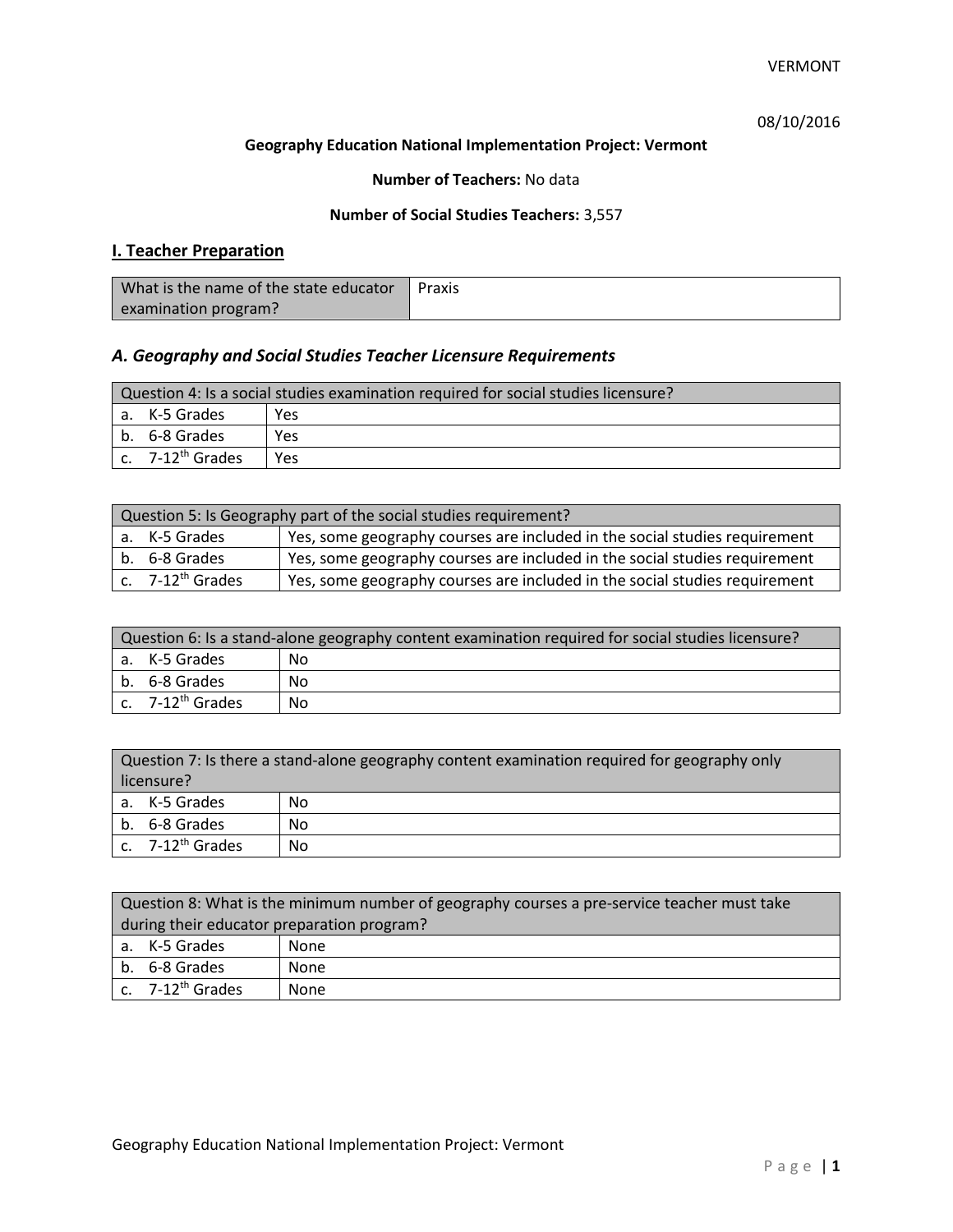| Question 9: Additional information about how | Geography is a recommended content course for         |
|----------------------------------------------|-------------------------------------------------------|
| teachers become certified in your state?     | education majors at some Vermont colleges and         |
|                                              | universities, but not all; in fact, some institutions |
|                                              | of higher education do not offer Geography at all.    |

## *B. Professional Development*

| Question 10: Can in service teachers receive<br>certification credit for professional<br>development courses or programs in<br>geography? | Yes   |
|-------------------------------------------------------------------------------------------------------------------------------------------|-------|
| Question 11: Does the state education agency<br>(SEA) provide professional development in<br>geography?                                   | Local |

## **II. Curriculum**

| Question 15: What is the name of the state<br>standards?              | Grade Expectations for Vermont's Framework of<br><b>Standards and Learning Opportunities</b> |
|-----------------------------------------------------------------------|----------------------------------------------------------------------------------------------|
| Question 16: How are the state standards<br>presented by grade level? | Grade bands                                                                                  |
| Question 17: When were the standards last<br>revised?                 | Greater than 10 years                                                                        |
| Question 18: Are there plans for revision to<br>the state standards?  | Current                                                                                      |
| Question 19: Is geography included in the<br>state standards?         | Yes                                                                                          |
| Question 20: How are the geography<br>standards organized?            | Geography standards are organized by strand                                                  |
| Question 21: What framework and/or<br>documents were used?            | Geography for Life (1994)                                                                    |

### **Question 22: What general topics are included?**

Spatial Thinking and/or Mental Maps, Mapping (map projections, use of maps), Human-environment interaction, Places and/or regions, Physical geography (including physical processes, weather & climate, natural resources), Culture, Geopolitics, Population and Settlements, Movement of people, goods and/or ideas, Uses of geography and/or careers in geography, Learning about geospatial technologies, Using geospatial technologies

| Question 23: What is the total number of credit | 20 credit hours |
|-------------------------------------------------|-----------------|
| hours required for high school graduation?      |                 |
| Question 24: What is the total number of social | 3 credit hours  |
| studies credit hours required for high school   |                 |
| graduation?                                     |                 |